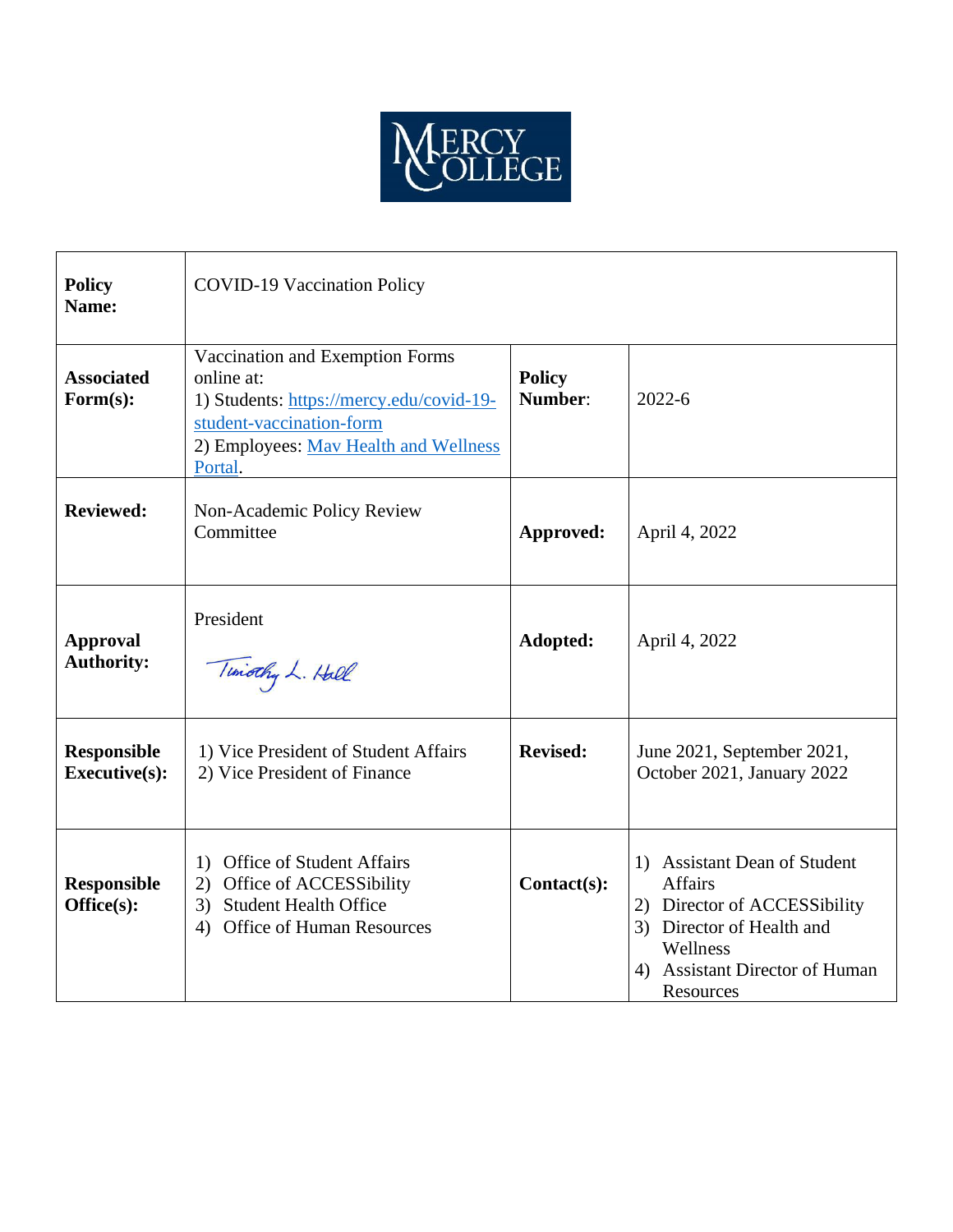### **I. Policy Statement**

SARS-CoV-2 (the virus that causes COVID-19) is a serious respiratory disease; almost 1,000,000 Americans have died from SARS-CoV-2-related-causes. The COVID-19 vaccination is recommended by the Centers for Disease Control and Prevention (CDC) for anyone over the age of 5 years in order to prevent infection from and transmission of SARS-CoV-2 and its complications, including death. Getting vaccinated may also protect other community members, including those who are more vulnerable to serious COVID-19 illness (i.e. infants, young children, older adults and individuals with certain chronic health conditions).

In order for Mercy College to continue to maintain a safe and healthy environment, and to bring Mercy College back to the vibrant campus community it has always been, Mercy is requiring all students, employees, vendors and visitors to provide proof of the COVID-19 vaccination, as set forth below.

# **II. Students**

# A. COVID-19 Vaccination Proof Required

Mercy College students who plan to attend classes, activities or events on-campus and in-person, or to access any of its indoor facilities, are required to submit proof of their fully vaccinated status by uploading the information online, prior to registering for classes. Fully vaccinated means two weeks after the second dose of the Moderna or Pfizer vaccine, or single dose of the Johnson and Johnson vaccine.

# B. Booster Requirements

Currently the College requires the booster shot for all eligible students who attend classes and activities on campus. Effective May 16, 2022, the College is suspending its booster requirement for Mercy College students (except for clinical students, residential students and student-athletes) due to the low level of COVID-19 transmission rates and hospitalization rates in the region. After May 16, 2022 students will be required to either submit proof of the COVID-19 booster shot or submit an online waiver for declining the booster.

Should community levels rise from low to medium or high under the CDC Guidelines prior to or after May 16, 2022, the College reserves the right to reinstate the booster requirement. The booster requirements shall remain in effect for clinical students (or those students in other experiential programs that require the booster), residential students and student-athletes.

# C. Vaccine Exemptions

Students have the right to seek an exemption to the COVID-19 vaccine under the following circumstances:

1) Due to an allergy or medical contraindication to receiving the vaccine. They must provide the exemption form and physician's statement (see below), or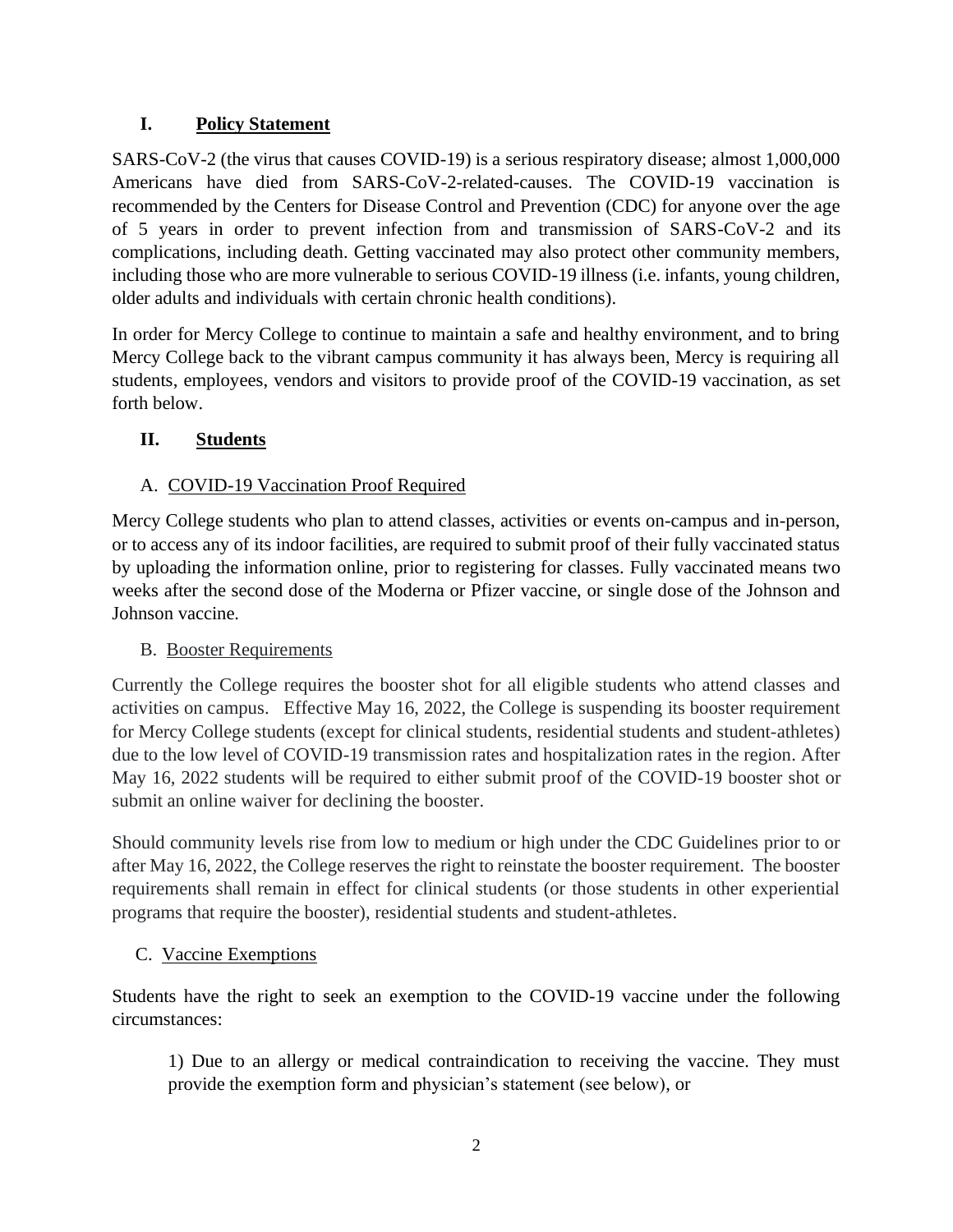2) Due to a sincerely held spiritual or religious belief, practice, or observance. They must provide a statement. Note that students in clinical practicums, while they can seek a religious accommodation at Mercy, currently cannot participate in an off-site clinical due to the restrictions set by those facilities.

Students who intend to be fully distance learning and shall not attend any on-campus, in-person classes, activities or events may also decline from providing proof of the COVID-19 vaccination. They must submit the waiver form.

Students with an exemption are required to wear masks on campus and submit to regular testing. *See Section V. below*.

Anyone who comes to campus who is not vaccinated and/or has not received the booster when eligible does so freely and voluntarily and shall assume all risks of the decision to decline the vaccination, including the risk of severe illness or death, as well as the risk posed to community members around them.

*All students, regardless of vaccination status or having an exemption, are required to adhere to all COVID-19-related College policies, rules and guides, including the COVID-19 Addendum to the Student Handbook.* 

# D. Reasonable Accommodations

Mercy College is committed to providing reasonable accommodations and academic adjustments to allow qualified students the opportunity to participate in programs and activities at the College. The College's *Student Accommodations Policy* provides for procedures in connection with: a) a disability or serious injury, b) pregnancy, childbirth, or a medical condition related to pregnancy or childbirth, including breastfeeding, and c) religious practices. Students who believe they need an accommodation or academic adjustment should contact the Office of ACCESSibility.

# **III. Employees**

# A. Proof of COVID-19 Vaccination and Booster (if Eligible) Required

Mercy College employees are required to submit proof of full COVID-19 vaccination prior to commencing employment. In addition, proof of the booster is required for any employee who is eligible, which means:

- 2 months after receiving the J&J vaccine
- 5 months after receiving the second Pfizer or second Moderna dose

For those who are not currently eligible, they must obtain the booster within one month of when they do become eligible.

Under New York State law, all employees are entitled to up to 4 hours of paid leave to obtain the vaccine, which does not count against the employee's regular sick leave bank. Employees may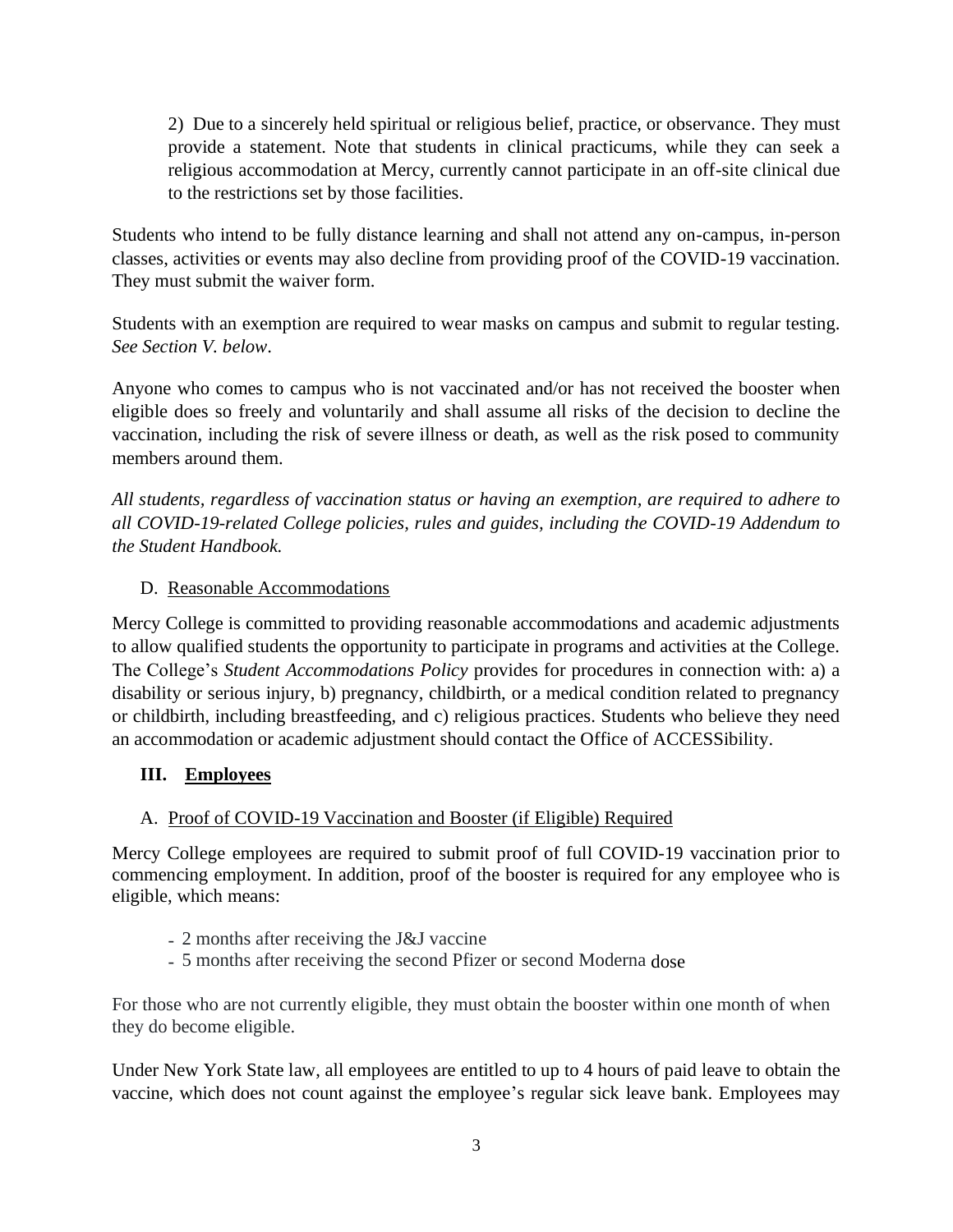also use accrued paid sick leave if they have side effects from the vaccine. See [Mercy Employee](https://www.mercy.edu/media/mercy-college-employee-leave-policy)  [Leave Policy.](https://www.mercy.edu/media/mercy-college-employee-leave-policy) Any questions should be directed to the Office of Human Resources.

# B. Exemptions

Employees have the right to seek an exemption from the COVID-19 vaccine (including booster requirement) under the following circumstances:

1) Due to an allergy or medical contraindication to receiving the vaccine. They must provide the exemption form and physician's statement (see below), or

2) Due to sincerely held spiritual or religious belief, practice, or observance. They must provide a statement (see below).

Failure to show proof of full vaccination and booster if eligible will result in termination or denial of employment. Employees who obtain an exemption are required to adhere to additional measures to ensure the safety of the campus community is maintained which may include masks, mandatory testing, and limitations on participation in on-campus activities and events, at the College's discretion.

All employees, regardless of vaccination status, are required to adhere to all COVID-19-related College policies, rules and guides, including the *Maintaining a Safe Workplace Guide*.

#### C. Reasonable Accommodations

Mercy College is committed to providing reasonable accommodations to allow qualified employees the opportunity to participate in employment at the College. The College's *Reasonable Accommodations Policy for Employees* provides for procedures in connection with: a) a disability or serious injury, b) pregnancy, childbirth, or a medical condition related to pregnancy or childbirth, including breastfeeding, and b) religious practices. Employees who believe they need an accommodation should contact the Office of Human Resources.

# **IV. Contractors, Vendors and Visitors**

All Mercy College contractors and vendors who regularly appear on campus are required to provide proof of full COVID-19 vaccination, (including the booster, if eligible) to their employer before coming to Mercy College campuses. Those individuals, like Mercy employees, are entitled to request an exemption with their employer.

All visitors to Mercy College campuses are required to abide by the [Interim COVID-19 Visitor](https://www.mercy.edu/media/interim-visitors-policy)  [Policy,](https://www.mercy.edu/media/interim-visitors-policy) which includes a requirement to show proof of vaccination before entering Mercy campus buildings where practicable. All Mercy College alumni are required to provide proof of vaccination before gaining access to Mercy's campuses. They must obtain pre-approval and an identification card through the Office of Alumni Relations, which will allow them entry into Mercy's campuses.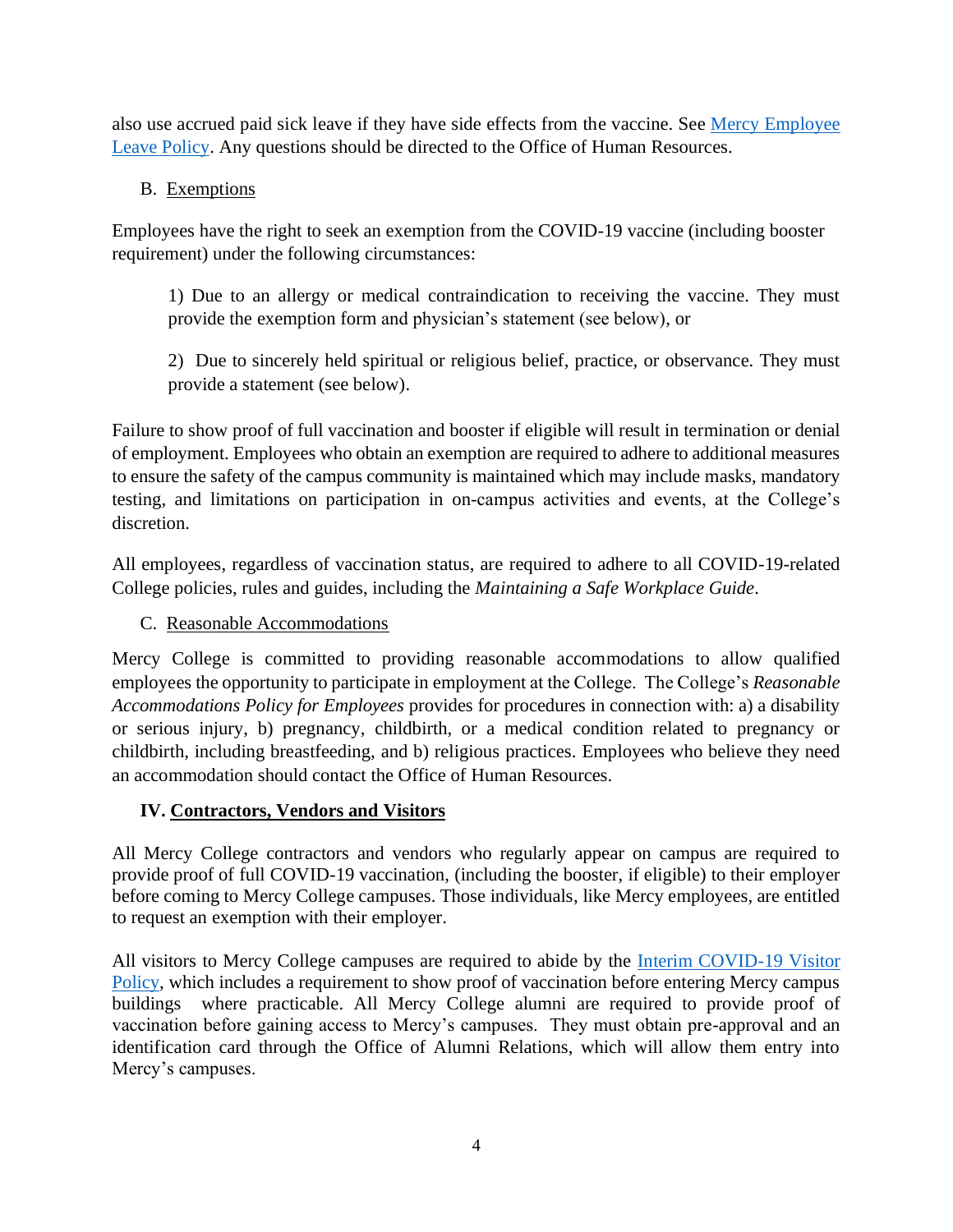Effective May 16, 2022, the College is suspending its vaccine requirement for visitors to Mercy College due to the low level of COVID-19 transmission rates and hospitalization rates in the region. Should community levels according to CDC guidelines rise to medium or high prior to or after May 16, 2022, the College reserves the right to reinstate the booster requirement.

# **V. Testing**

Consistent with CDC guidance, Mercy requires testing for all unvaccinated students, employees, contractors and vendors who are on-campus. This includes individuals who have received an approved exemption from the Office of ACCESSibility or the Office of Human Resources, or those who have received one dose of the COVID-19. Failure to adhere to mandatory testing will result in sanctions for students, employees and contractors and vendors. Penalties can include up to suspension from campus for students (including receiving an F and not being refunded for the term), termination for employees, and removal from the worksite for contractors and vendors.

- A. Sanctions for Students Who Fail to Test
	- 1. Failure to schedule a testing appointment may result in restriction from campus or suspension from the College.
	- 2. First unexcused absence for a scheduled COVID-19 test will result in a judicial warning.
	- 3. Second unexcused absence at any point during the term for a scheduled COVID-19 test will result in the student being restricted from entering any campus building until you submit proof of a negative COVID-19 test taken within 48 hours to [covidtesting@mercy.edu.](mailto:covidtesting@mercy.edu)
	- 4. If a student is found on campus while being restricted from entry due to a second unexcused absence for a scheduled COVID-19 test, they will be subject to suspension from the College for the balance of the term.
	- 5. Third unexcused absence at any point during the term for a scheduled COVID-19 test will result in suspension from the College for the balance of the term.

# B. Sanctions for Employees Who Fail to Test

- 1. First unexcused absence for a scheduled COVID-19 test will result in a warning issued by the Office of Human Resource for staff or the Provost for faculty.
- 2. Second unexcused absence for a scheduled COVID-19 test may result in a suspension from work for two (2) days with loss of two days' pay, with notice issued by the Office of Human Resources for staff and the Provost for faculty.